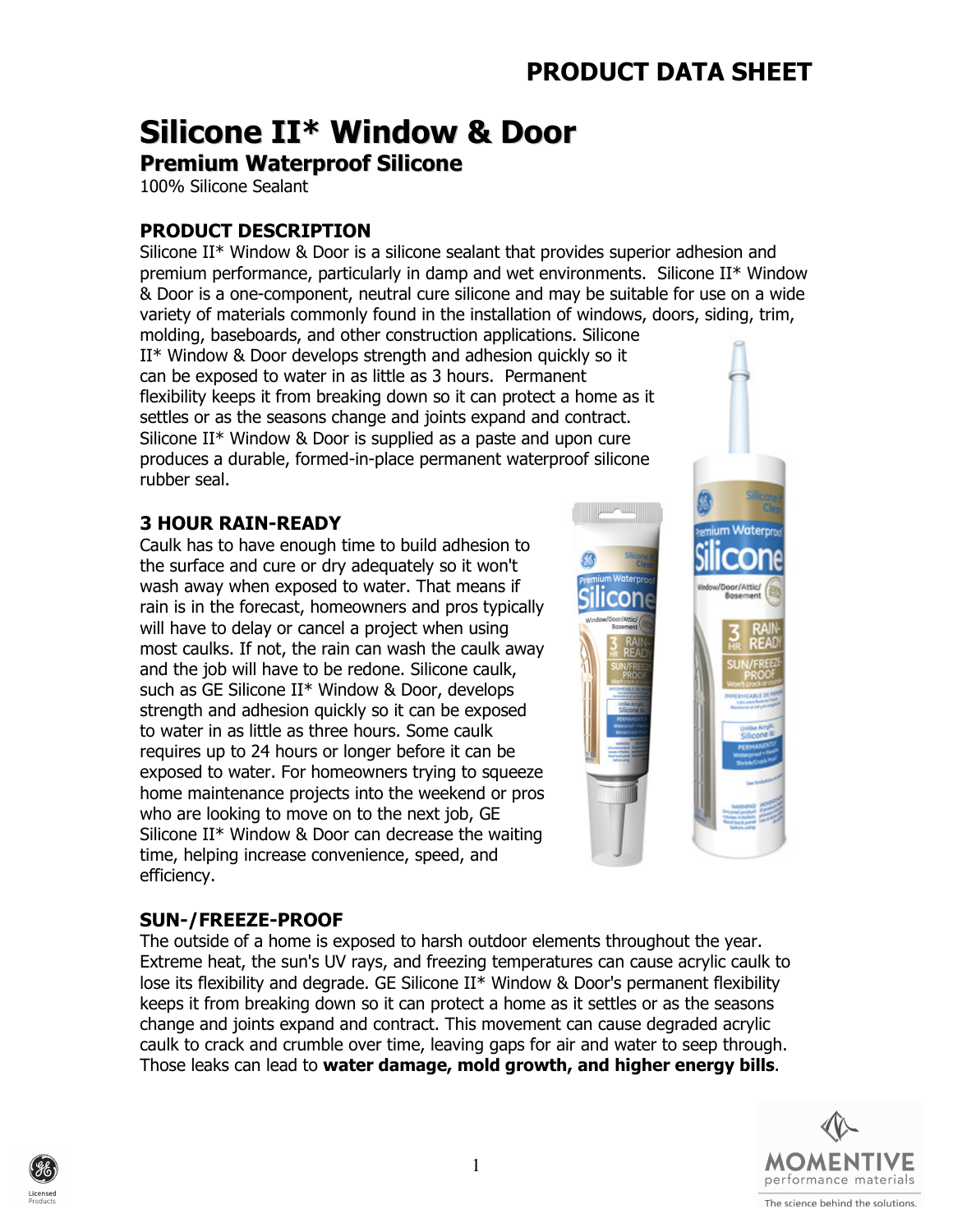#### WHY 100 PERCENT SILICONE?

Unlike acrylic, silicone is *permanently*:



- Waterproof-Acrylic breaks down in water over time.
- Flexible—Acrylic becomes less flexible and can even freeze at low temperatures, making it more likely to crack.
- Shrink-proof—Acrylic shrinks as the caulk dries. This shrinking can cause cracks over time.
- Crack-proof—Acrylic hardens, cracks, and crumbles over time when exposed to extreme heat and the sun's UV rays.

#### PRODUCT ATTRIBUTES

**• Three-Hour Rain-Ready** –Exposure to water possible in as little as 3 hours with bead size max of 3/16", temperature minimum of 65° F and humidity minimum 50%. Otherwise, caulk should not be exposed to water for 8 hours. Do not touch for 24 hours unless applying paint..

• Sun / Freeze-Proof – Once cured, Silicone II\* Window & Door will not crack and crumble even when exposed to harsh outdoor elements throughout the year.

• Fast Cure Time – Tack free in 30 minutes and full cure of many common bead sizes in 24-48 hrs minimizing wait time before placing into use.

• Adhesion - Primerless adhesion to many substrates and finishes. May be considered a candidate for use with numerous materials, including: glass, ceramic, porcelain, tiles, stainless steel, vinyl, anodized aluminum, masonry, wood, and many plastic and composite materials.

 $\bullet$  +/-25% movement capacity – Can accommodate 25% movement in both extension and compression and has excellent recovery after cycling.

• Stable Consistency (uncured state) - Supplied as a lightweight paste the consistency of which remains relatively unchanged over a wide temperature range. The paste can be easily gunned and tooled under hot and cold conditions.

• Thermal Stability (cured state) - Once cured, the material properties remain fully elastic over a range of -55°F (-48°C) to 400°F (204°C).

• Low Sag or Slump – Useful for application to horizontal, vertical or overhead surfaces.

#### NAHB GREEN APPROVED

Silicone II\* Window & Door has received the NAHB Research Center National Green Building Certification. It is the first, and currently the only, caulk to attain the certification.

**NAHB** This NAHB Research Center Green Approved mark is your assurance that a product is eligible for points toward National Green Building Certification. **CENTER GREEN** Visit **www.GreenApprovedProducts.com** for details. **APPROVED** 

**TYPICAL USES:** Windows, doors, siding, trim, molding, baseboards, vents, ground wires/pipes and other attic/basement applications.

ADHERES TO: Most wood, metal, vinyl siding, masonry, brick, concrete, drywall/plaster, glass and plastic.



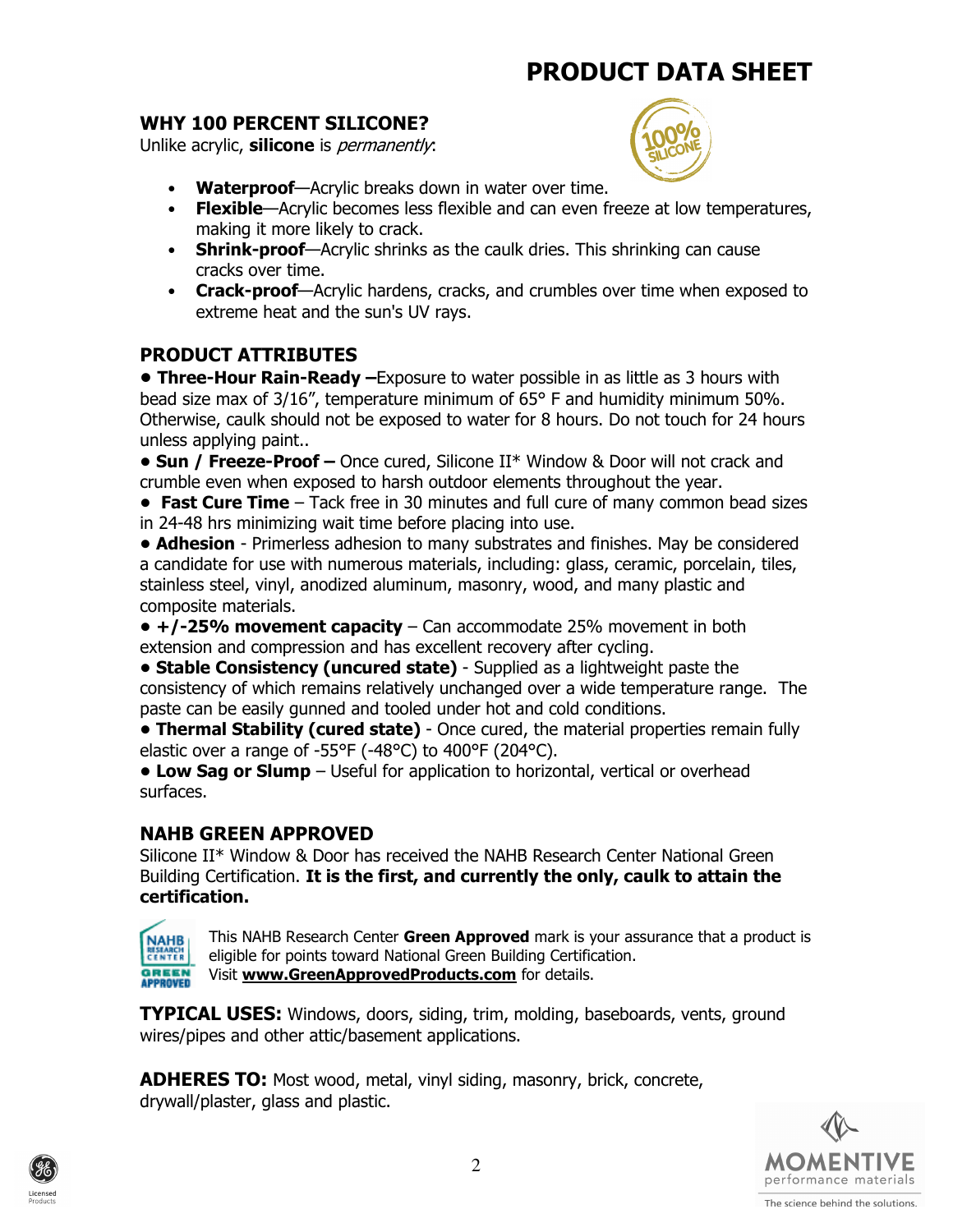#### PACKAGING:

Silicone II\* Window & Door is available in 9.8 fl. oz. (290 ml) plastic caulking cartridges and 2.8 fl. oz. (82.8 ml) plastic squeeze tubes. Cartridges are available with fixed nozzles. Plastic cartridges and squeeze tubes are packaged as 12 units in cardboard boxes. Cartridges are dispensed using a single component hand or air-pressured caulking gun.

| Grade   | <b>Color</b>       | <b>Product UPC</b> | <b>Size</b>  | <b>Carton Size</b> |
|---------|--------------------|--------------------|--------------|--------------------|
| GE5000  | <b>Translucent</b> | 077027050004       | 9.8 fl oz    | 12 each            |
| GE5010  | White              | 077027050103       | 9.8 fl oz    | 12 each            |
| GE5030  | <b>Black</b>       | 077027050301       | $9.8f$ loz   | 12 each            |
| GE5080  | <b>Brown</b>       | 077027050806       | $9.8f$ loz   | 12 each            |
| GE50.08 | Gray               | 077027050097       | $9.8f$ loz   | 12 each            |
| GE5096  | Almond             | 077027050967       | $9.8 f$ l oz | 12 each            |
| GE5097  | <b>Bronze</b>      | 077027050974       | 9.8 fl oz    | 12 each            |
| GE500   | Translucent        | 077027005004       | 2.8 f1 oz    | 12 each            |

#### Silicone II\* Window & Door

#### COVERAGE:

| <b>Package Size</b> | Length of Bead * |
|---------------------|------------------|
| 9.8 FL OZ           | 50 ft.           |
| 2.8 FL OZ           | $13$ ft.         |
| *3/16" Bead Size    |                  |

#### INSTALLATION:

Sealants may not adhere or maintain long-term adhesion to substrates if the surface is not prepared and cleaned properly before sealant application. Using proper materials and following prescribed surface preparation and cleaning procedures is vital for sealant adhesion.

#### SURFACE PREPARATION:

• Surfaces must be clean, dry and sound prior to application of the sealant. All contaminants, impurities, or other adhesion inhibitors (such as moisture/frost, oils, old sealants, soaps and other surface treatments, etc.) must be removed from the surfaces to which the sealant is intended to adhere.

• For cleaning, a solvent-dampened clean rag usually produces the desired result. Isopropyl Alcohol (IPA) is a commonly used solvent and has proven useful for most nonporous substrates. When handling solvents, refer to manufacturer's MSDS for information on handling, safety and personal protective equipment.

• Architectural coatings, paints and plastics should be cleaned with a solvent approved by the manufacturer of the product or which does not harm or alter the finish.

• Since porous materials can absorb and retain moisture, it is important to confirm that substrates are dry prior to application of the sealant.

• Cleaning of surfaces should be done within 1 to 2 hours of when the sealant is to be applied.



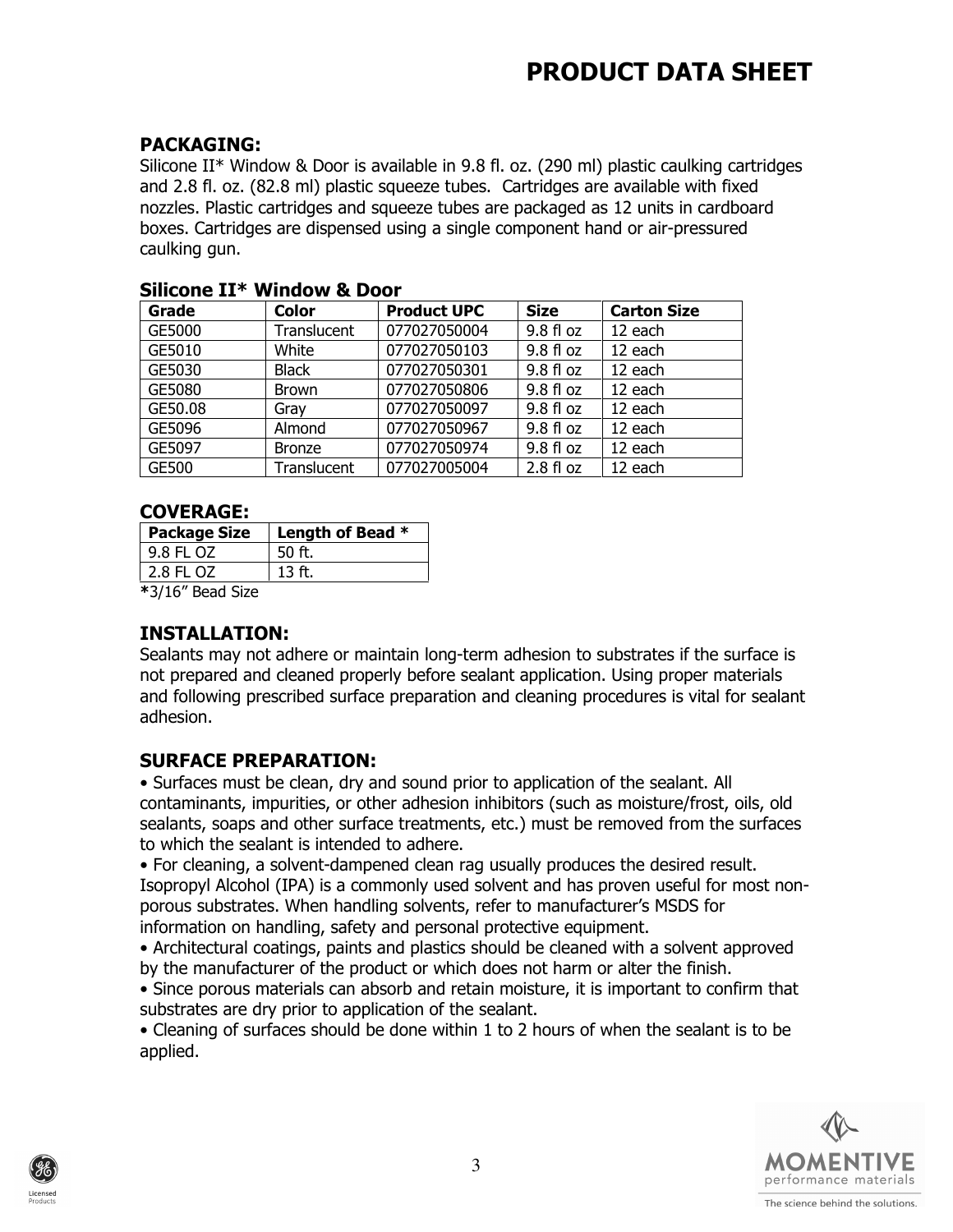#### MASKING:

The use of masking tape is recommended where appropriate to ensure a neat job and to protect adjoining surfaces from over-application of sealant. Masking tape should be removed immediately after tooling the sealant and before the sealant begins to skin over (tooling time).

#### METHOD OF APPLICATION:

- 1. Remove dirt, grease, moisture, and old caulk from area to be sealed. Use backer rod for gaps larger than ½" x ½".
- 2. Cut nozzle to obtain desired bead size & pierce inner foil seal.
- 3. Using caulk gun, apply caulk into gap. Smooth the caulk into the gap.
- 4. Wipe hands & tools thoroughly before washing.
- 5. Allow at least 60 minutes before exposing caulk to water (see below). Not for use below the water line, where FDA compliance is necessary, or in aquariums.

#### SEALANT APPLICATION:

• Apply sealant in a continuous operation applying a positive pressure adequate to properly fill and seal the seam, cavity or joint.

• Tool or strike the sealant with a concave tool, applying light pressure to spread the material against the joint surfaces to ensure a void-free application.

• When tooling, use care not to spread the sealant over the face of the substrates adjacent to the joint or masking as the silicone can be extremely difficult to remove on rough or porous substrates. Excess sealant should be cleaned from glass, metal and plastic surfaces while still uncured. On porous surfaces the excess sealant should be allowed to progress through the initial cure or set-up. It should then be removed by abrasion or other mechanical means.

• Sealant application is not recommended when the temperature is below 40°F (4°C) or if frost or moisture is present on the surfaces to be sealed.

• Application of Silicone II\* Window & Door is not recommended to surfaces above 120°F (49°C).

• The cure rate of this product is dependent upon temperature and the availability of atmospheric moisture. Under Standard Conditions (relative humidity of 50  $\pm$ 5% at an air temperature of 73.4  $\pm 2^{\circ}F$  [23  $\pm 1^{\circ}C$ ]) this material can attain a cured thickness of 2-3 mm per 24 hours (assuming ample access to atmospheric moisture). As temperature decreases, the cure rate slows down (and vice versa). Low moisture environments will also reduce the cure rate. Near-confined spaces, which limit the overall access to atmospheric moisture, will cure only from that surface which has access to the atmosphere.



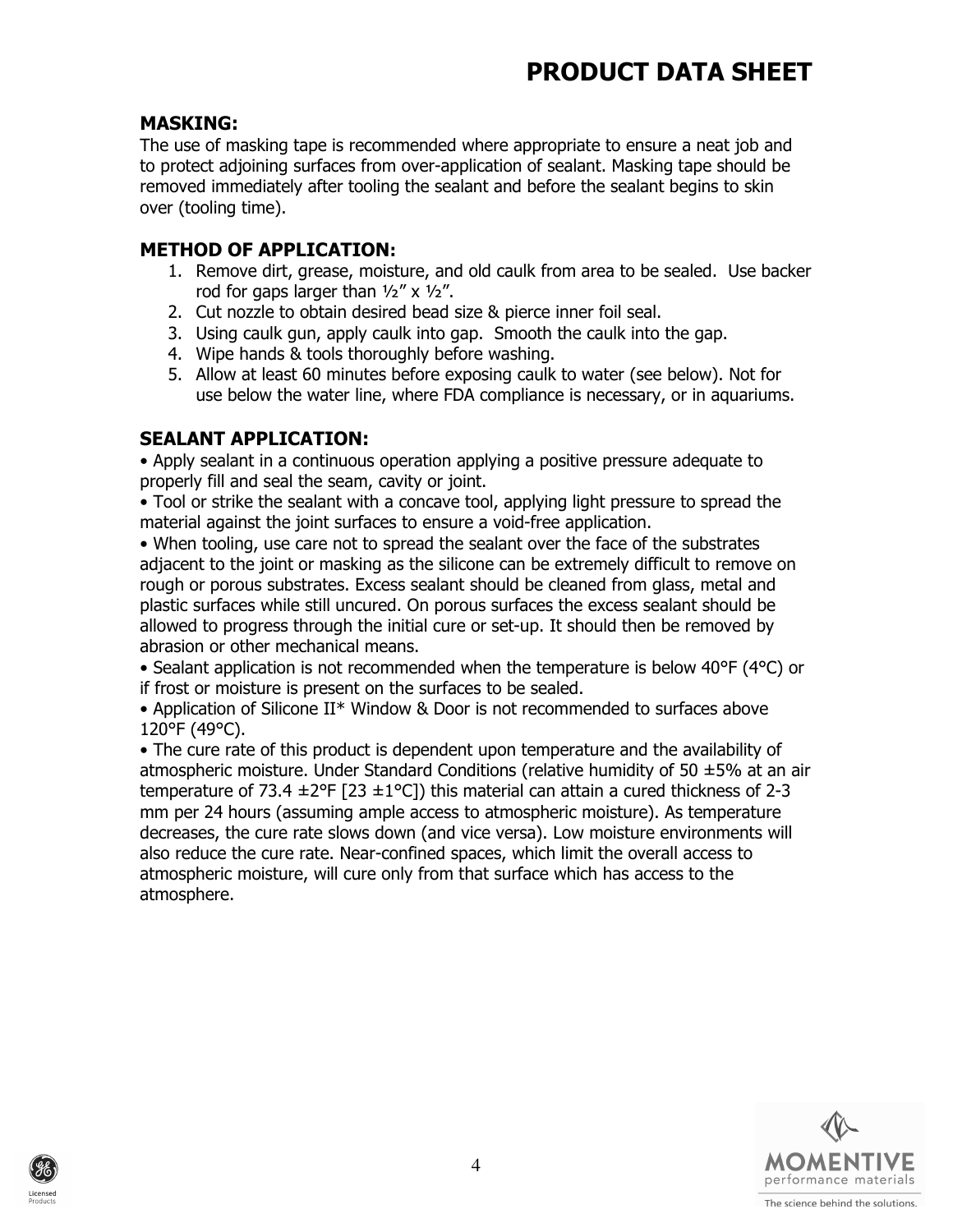#### TYPICAL PROPERTIES:

Typical property values of Silicone II\* Window & Door as supplied and cured are set forth in the tables below. Typical product data values should not be used as specifications.

#### TYPICAL PROPERTIES INFORMATION – SUPPLIED

| <b>Property</b>                        | Value $(1)$   | <b>Test Method</b> |
|----------------------------------------|---------------|--------------------|
| Consistency                            | Paste         |                    |
| VOC (ex. water & exempt)               | $28$ q/l      | WPSTM C1454        |
| Odor                                   | Ammonia       |                    |
| Work Life (tooling time)               | 5-10 minutes  |                    |
| Tack Free Time (@ 72°F (22°C), 50% RH) | 20-30 minutes | ASTM C679          |
| Sag/Slump                              | $0.1$ " max   | <b>ASTM D2202</b>  |

#### TYPICAL PROPERTIES – CURED

| <b>Property</b>                                               | Value $(1)$                      | <b>Test Method</b> |
|---------------------------------------------------------------|----------------------------------|--------------------|
| Hardness, Durometer (Type A Indenter)                         | 20                               | ASTM D2240         |
| Ultimate Tensile Strength                                     | $213$ psi<br>$(1.5 \text{ Mpa})$ | ASTM D412          |
| <b>Ultimate Elongation</b>                                    | 347 %                            | ASTM D412          |
| Specific Gravity                                              | 1.02                             |                    |
| Joint Movement Capability                                     | $+/-25%$                         | ASTM C719          |
| Service Temperature Range (after cure)                        | -55°F to +400°F (-48°C to 204°C) |                    |
| Weathering and U.V. Resistance                                | Excellent                        | 20 yr. Study       |
| Cure Time (1/4" or 6 mm deep section)<br>@ 75°F (24°C) 50% RH | 2-3 days                         |                    |
| Not Paintable                                                 |                                  |                    |
| Freeze Thaw Stable<br>$\cdots$                                |                                  |                    |

(1) Average value. Actual value may vary.

#### APPLICABLE STANDARDS:

Silicone II\* Window & Door meets or exceeds the requirements of the following specifications:

#### American Society for Testing & Materials International

• ASTM C920 Standard Specification for Elastomeric Joint Sealants: Type S, Grade NS, Class 25, Use A, G, O

#### U.S. Federal Specifications: (cancelled Sept. 1996)

• TT-S-001543A Sealing Compound: Silicone Rubber Base (for Caulking, Sealing & Glazing in Buildings and Other Structures)

• TT-S-00230C Sealing Compound: Elastomeric Type, Single Component (for Caulking, Sealing & Glazing in Buildings and Other Structures)

#### Canadian General Standards Board (inactive)

- CGSB-19.13-M87 Sealing Compound, One-Component, Elastomeric, Chemical Curing
- CGSB-19.22-M89 Mildew-Resistant Sealing Compound for Tubs and Tiles



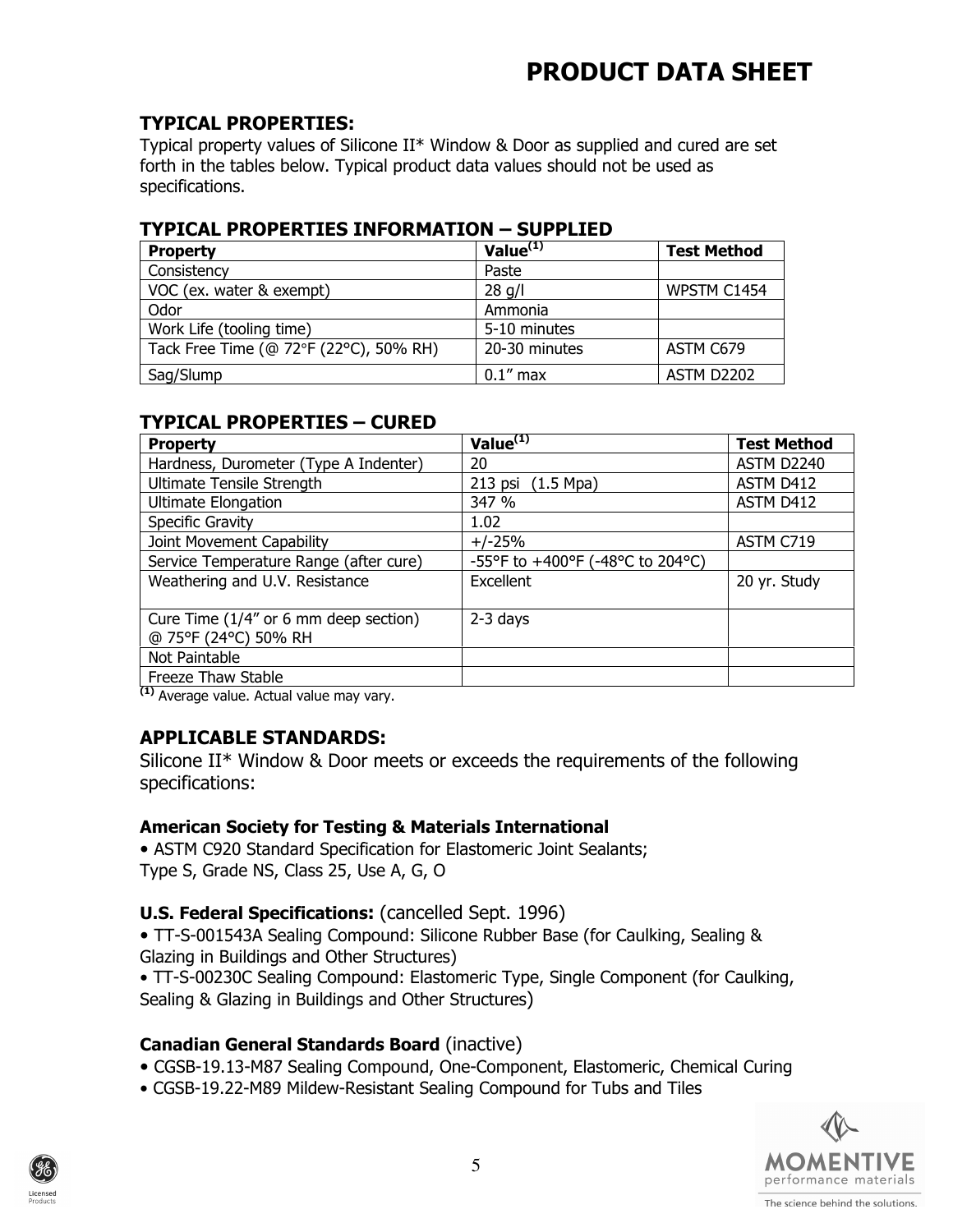#### SUGGESTED REFERENCES:

In addition to the guidelines provided on this datasheet, Momentive Performance Materials recommends that designers and users of Silicone II\* Window & Door familiarize themselves with the latest editions of following industry guidelines and best practices:

1.) ASTM C1193 Standard Guide for Use of Joint Sealants.

#### PRODUCT SAFETY, HANDLING AND STORAGE:

Customers considering the use of this product should review the latest Material Safety Data Sheet and label for product safety information, handling instructions, personal protective equipment if necessary, and any special storage conditions required. Material Safety Data Sheets are available at www.momentive.com or, upon request, from any Momentive Performance Materials representative. Use of other materials in conjunction with Momentive Performance Materials products (for example, primers) may require additional precautions. Please review and follow the safety information by the manufacturer of such other materials.

#### PATENT STATUS:

Nothing contained herein shall be construed to imply the nonexistence of any relevant patents or to constitute the permission, inducement or recommendation to practice any invention covered by any patent, without authority from the owner of the patent.

#### LIMITATIONS:

 Customers must evaluate Momentive Performance Materials products and make their own determination as to fitness of use in their particular application.

#### Silicone II\* Window & Door is not recommended:

• For structural repairs.

• For use underwater or in other applications where the product will be in continuous contact with water.

- For use in food contact applications.
- When painting of the cured sealant is desired.
- For use on aquariums.
- For use on surfaces with special coatings, such as mirrors, without approval of the manufacturer of the article.

#### Silicone II\* Window & Door should not be applied or used:

• Under exceedingly hot or cold conditions (see Sealant Application section for additional information).

- On wet, damp, frozen or contaminated surfaces.
- On excessively basic or acidic substrates.



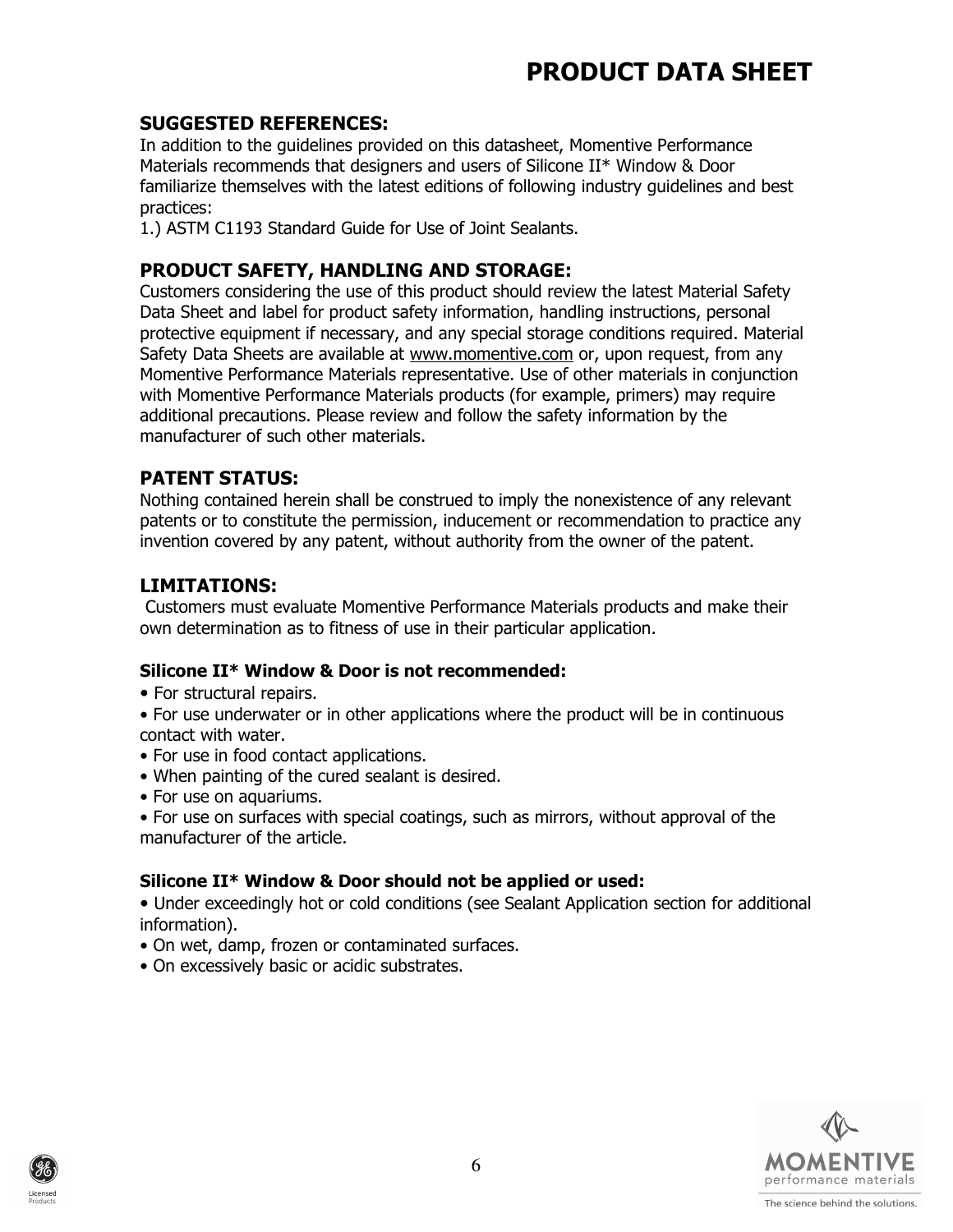#### PRECAUTIONS:

• This material requires atmospheric moisture to cure from paste to rubber and may not attain its listed final cured rubber properties when used in designs or applications where the silicone is encapsulated and without access to atmospheric moisture.

• Some materials that bleed plasticizers or oils can cause a discoloration on the surface of sealants. When sealing to or over items such as: rubberized gaskets, bituminousbased materials, butyl or oil-based products, oily woods, tapes, etc., we recommend that compatibility testing be performed prior to use to confirm the suitability of the use of these materials when in contact with each other.

• Silicone materials are hydrophobic in nature and if inadvertently over-applied onto adjacent joint surfaces (even if removed immediately), can create a waterproofing effect of a substrate when the substrate is wet. See section on Masking.

#### WARNING:

UNCURED PRODUCT CAUSES IRRITATION TO EYES, RESPIRATORY SYSTEM AND SKIN. MAY CAUSE HEADACHE, DIZZINESS, AND NAUSEA. Acetic acid released during cure. Avoid breathing vapors. Wear skin and eye protection. In case of contact with eyes, immediately flush with water. If irritation persists, get medical attention. Remove contact lenses before using. Do not touch contact lenses until all sealant is cleaned from fingers and nails. Contains methyltriacetoxysilane and octamethylcyclotetrasiloxane which may cause adverse liver and reproductive system effects in animals. May be harmful if swallowed. For health information, see Material Safety Data Sheet or call 518- 237-3330. KEEP OUT OF REACH OF CHILDREN.

#### LIFETIME GUARANTEE:

Limited Warranty - Manufacturer warrants the performance of this product to Manufacturer's indicated performance properties for as long as you own your home if properly stored, used and applied. If not satisfied, return proof of purchase for refund. Manufacturer shall not be liable for damages in excess of the purchase price. This is the sole and exclusive remedy/liability for product defects/failure. THIS WARRANTY IS IN LIEU OF ALL OTHER WARRANTIES, EXPRESS OR IMPLIED, INCLUDING ANY WARRANTY OF MERCHANTABILITY OR FITNESS. You may also have other rights that vary from state to state, so the above limitations/exclusions may not apply to you.